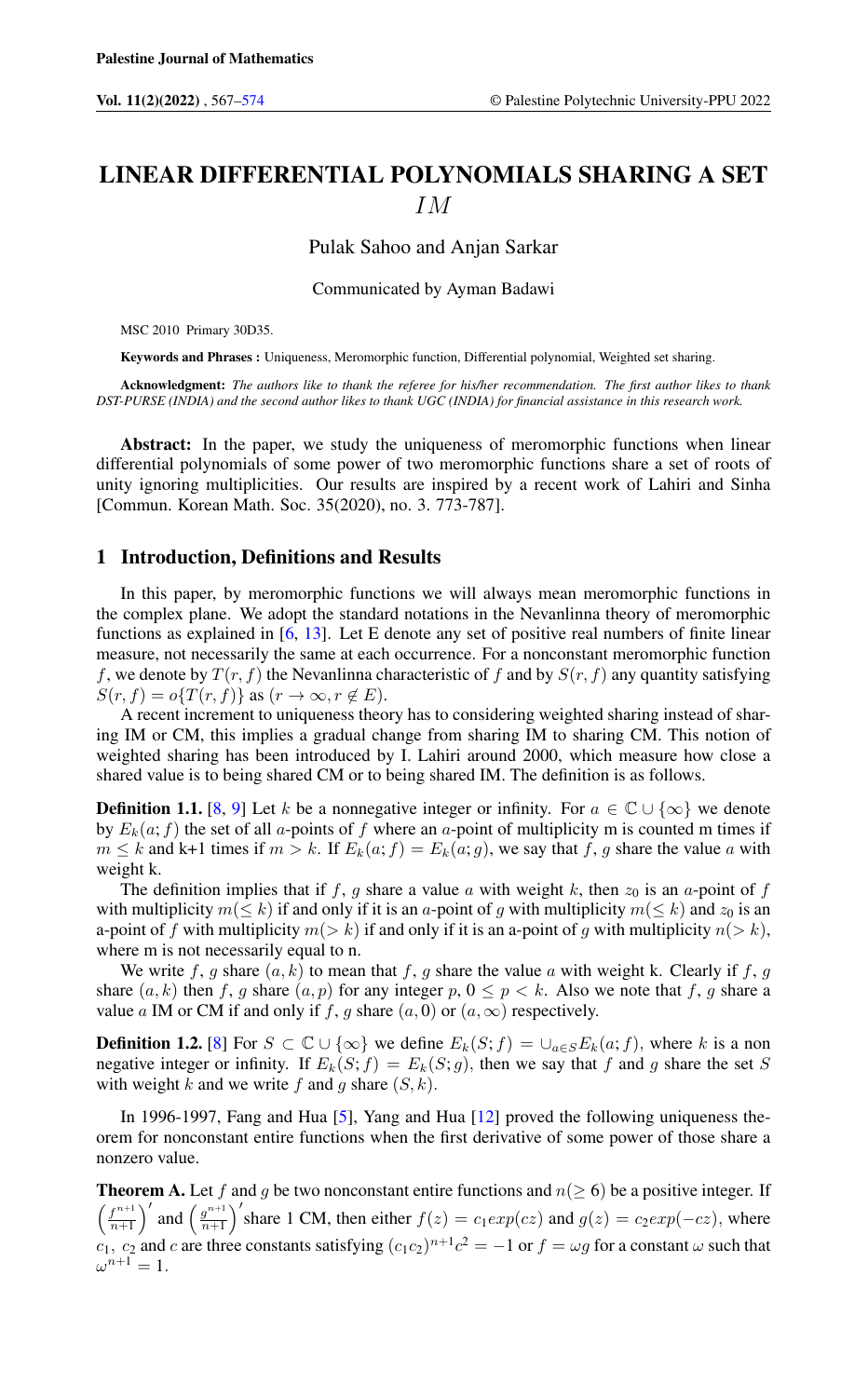In 2002, Fang [\[4\]](#page-7-7) improved Theorem A by generalizing the order of the derivative. Here is the result.

**Theorem B.** Let f and g be two nonconstant entire functions and let n, k be two positive integers with  $n > 2k + 4$ . If  $(f^n)^{(k)}$  and  $(g^n)^{(k)}$  share 1 CM, then either  $f(z) = c_1 exp(cz)$  and  $g(z) =$  $c_2exp(-cz)$ , where  $c_1, c_2$  and c are three constants satisfying  $(-1)^k (c_1c_2)^n (nc)^{2k} = 1$  or  $f = \omega g$ for a constant  $\omega$  such that  $\omega^n = 1$ .

Yang and Hua [\[12\]](#page-7-6) also proved that Theorem A is valid for nonconstant meromorphic functions f and g, provided  $n \ge 11$ . In 2018, An and Khoai [\[1\]](#page-7-8) improved that result of Yang and Hua [\[12\]](#page-7-6) and above theorem by considering some set sharing instead of value sharing. Their result is as follows.

**Theorem C.** Let f and g be two nonconstant meromorphic functions. Suppose that n, d, k be positive integers with  $n > 2k + \frac{2k+8}{d}$  and  $d \ge 2$ . If  $E(S, (f^n)^{(k)}) = E(S, (g^n)^{(k)})$ , where  $S = \{z \in \mathbb{C} : z^d = 1\}$ , then one of the following holds:

- (i)  $f(z) = c_1 exp(cz)$  and  $g(z) = c_2 exp(-cz)$ , where  $c_1, c_2$  and c are three constants satisfying  $(-1)^{dk}(c_1c_2)^{nd}(nc)^{2dk}=1;$
- (ii)  $f = \omega g$  for a constant  $\omega$  such that  $\omega^{nd} = 1$ .

Recently, Lahiri and Sinha [\[11\]](#page-7-9) found some gap in the proof of Theorem C (Theorem 1 of [\[1\]](#page-7-8)) and also in the proof of Theorem 2 of [\[2\]](#page-7-10). They also suggested some corrections for the same. In [\[11\]](#page-7-9) Lahiri and Sinha improved Theorem C by relaxing the nature of sharing and using a particular type of linear differential polynomial defined as follows.

**Definition 1.3.** [\[11\]](#page-7-9) Let f be a nonconstant meromorphic function. Then  $L(f)$  a differential polynomial of the following form:  $L(f) = f^{(l)}$  for  $l = 1, 2, 3$  and  $L(f) = \sum_{j=1}^{l-3} a_j f^{(j)} + f^{(l)}$ for  $l > 4$ , where  $a_1, a_2, \cdots, a_{l-3}$  are constants.

The following are the results of Lahiri and Sinha [\[11\]](#page-7-9).

**Theorem D.** Let f and g be two nonconstant meromorphic functions sharing ( $\infty$ , 0) and n, d, l be positive integers with  $n > 2l + \frac{2l+8}{d}$  and  $d \ge 2$ . Let  $S = \{a \in \mathbb{C} : a^d = 1\}$ . If  $L(f^n)$  and  $L(g^n)$  share  $(S, 2)$ , then one of the following holds:

- (i)  $L(f^n) = \omega L(g^n)$ , where  $\omega^d = 1$ ;
- (ii)  $f(z) = c_1 exp(cz)$  and  $g(z) = c_2 exp(-cz)$ , where  $c_1, c_2$  and c are three constants satisfying  $(c_1c_2)^n\{A\sum_{j=1}^{l-3}a_j(nc)^j+(nc)^l\}\{A\sum_{j=1}^{l-3}a_j(-nc)^j+(-nc)^l\}=\omega$  and  $\omega^d=1$  and  $A=0$ if  $l = 1, 2, 3$  and  $A = 1$  if  $l \ge 4$ .

**Theorem E.** Let f and g be two nonconstant meromorphic functions sharing ( $\infty$ , 0) and n, d, l be positive integers with  $n > \max\{3, 2l + \frac{2l+8}{d}\}\$  and  $d \ge 2$ . Let  $S = \{a \in \mathbb{C} : a^d = 1\}$ . If  $(f^n)^{(l)}$ and  $(g^n)^{(l)}$  share  $(S, 2)$ , then one of the following holds:

- (i)  $f = \omega g$  for a constant  $\omega$  such that  $\omega^{nd} = 1$ .
- (ii)  $f(z) = c_1 exp(cz)$  and  $g(z) = c_2 exp(-cz)$ , where  $c_1$ ,  $c_2$  and c are three constants satisfying  $(-1)^{l} (c_1 c_2)^n (nc)^{2l} = \omega$  and  $\omega^d = 1$ .

Regarding Theorems D and E it is natural to ask the following question.

Question 1.1. What will happen if we relax the nature of sharing of the set in Theorems D and E?

We concentrate our attention to the above question and provide possible answers in this direction. We now state our main results of the paper.

<span id="page-1-0"></span>**Theorem 1.4.** Let f and g be two nonconstant meromorphic functions sharing  $(\infty, 0)$  and n, d, l *be positive integers with*  $n > 2l + \frac{8l+14}{d}$  *and*  $d \ge 2$ . Let  $S = \{z \in \mathbb{C} : z^d = 1\}$ . If  $L(f^n)$  and  $L(g^n)$  share  $(S, 0)$ , then one of the following holds :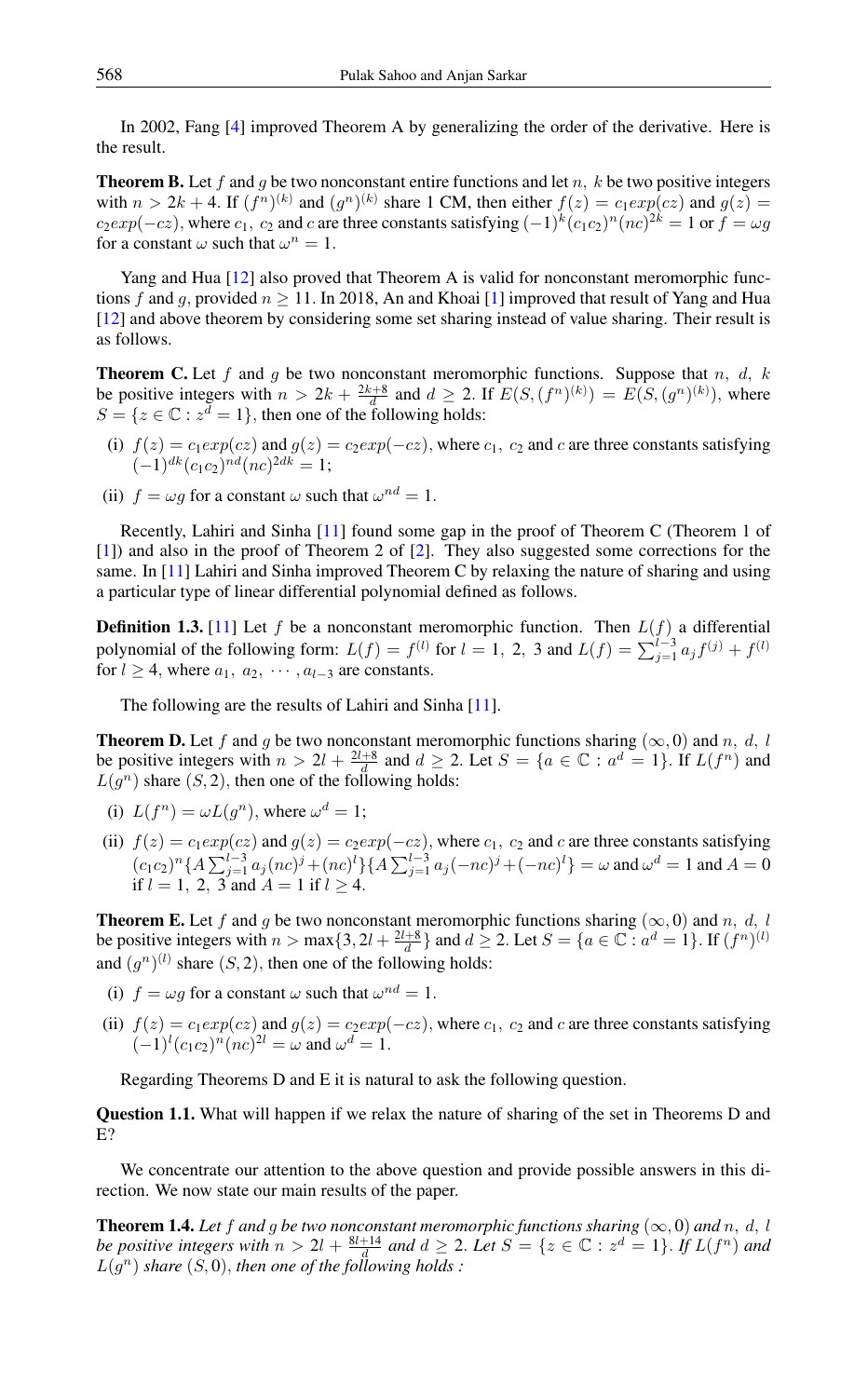- (*i*)  $L(f^n) = \omega L(g^n)$  where  $\omega^d = 1$ ,
- *(ii)*  $f(z) = c_1 exp(cz)$  *and*  $g(z) = c_2 exp(-cz)$ *, where*  $c_1$ *,*  $c_2$  *and*  $c$  *are three constants satisfying*  $(c_1c_2)^n\{A\sum_{j=1}^{l-3}a_j(nc)^j+(nc)^l\}\{A\sum_{j=1}^{l-3}a_j(-nc)^j+(-nc)^l\}=\omega$  and  $\omega^d=1$  and  $A=0$ *if*  $l = 1, 2, 3$  *and*  $A = 1$  *if*  $l \ge 4$ .

<span id="page-2-3"></span>**Theorem 1.5.** Let f and g be two nonconstant meromorphic functions sharing  $(\infty, 0)$  and n, d, l *be positive integers with*  $n > \max\{3, 2l + \frac{8l+14}{d}\}$  *and*  $d \ge 2$ . Let  $S = \{z \in \mathbb{C} : z^d = 1\}$ . If  $(f^n)^{(l)}$ and  $(g^n)^{(l)}$  share  $(S, 0)$ , then one of the following holds :

- *(i)*  $f = \omega g$  for a constant  $\omega$  such that  $\omega^{nd} = 1$ ,
- *(ii)*  $f(z) = c_1 exp(cz)$  *and*  $g(z) = c_2 exp(-cz)$ *, where*  $c_1$ *,*  $c_2$  *and c are three constants* satisfying  $(-1)^l (c_1 c_2)^n (nc)^{2l} = \omega$  and  $\omega^d = 1$ .

Though the standard definitions and notations of the value distribution theory are available in [\[6,](#page-7-1) [13\]](#page-7-2), we give following definitions and notations used in this paper.

**Definition 1.6.** [\[7\]](#page-7-11) Let  $a \in \mathbb{C} \cup \{\infty\}$ . We denote by  $N(r, a; f \models 1)$  the counting function of simple a-points of f. For a positive integer p, we denote by  $N(r, a; f | \leq p)$  the counting function of those  $a$ -points of  $f$  (counted with proper multiplicities) whose multiplicities are not greater than p. By  $\overline{N}(r, a; f \leq p)$  we denote the corresponding reduced counting function.

Analogously we can define  $N(r, a; f \geq p)$  and  $\overline{N}(r, a; f \geq p)$ .

**Definition 1.7.** [\[10\]](#page-7-12) Let k be a positive integer or infinity. We denote by  $N_k(r, a; f)$  the counting function of a-points of f, where an a-point of multiplicity m is counted m times if  $m \leq k$  and k times if  $m > k$ . Then

$$
N_k(r, a; f) = \overline{N}(r, a; f) + \overline{N}(r, a; f \ge 2) + \dots + \overline{N}(r, a; f \ge k).
$$

Clearly  $N_1(r, a; f) = \overline{N}(r, a; f)$ .

**Definition 1.8.** [\[15\]](#page-7-13) Let  $f$  and  $g$  be two nonconstant meromorphic functions sharing a value  $a \in \mathbb{C} \cup \{\infty\}$ . Let  $z_0$  be an a-point of f of order p and an a-point of g of order q. We denote by  $\overline{N}_L(r, a; f)$  ( $\overline{N}_L(r, a; g)$ ) the counting function of those common a-points of f and g where  $p > q$   $(q > p)$ , each a-point being counted once only.

<span id="page-2-0"></span>**Definition 1.9.** [\[6,](#page-7-1) [8\]](#page-7-3) Let f and g share a value a IM. We denote by  $\overline{N}_*(r, a; f, g)$  the reduced counting function of those common a-points of  $f$  and  $g$  whose multiplicities are not the same. Clearly  $\overline{N}_*(r, a; f, g) = \overline{N}_L(r, a; f) + \overline{N}_L(r, a; g).$ 

## 2 Lemmas

Now we give some lemmas which will be needed to prove the results of this paper.

**Lemma 2.1.** *[\[6,](#page-7-1) p. 43] Let f be a transcendental meromorphic function and let*  $a_1, a_2, \cdots, a_q$ *be* q *distinct points in* C ∪ {∞}. *Then*

$$
(q-2)T(r,f) \leq \sum_{j=1}^{q} \overline{N}(r,a_j;f) + S(r,f).
$$

<span id="page-2-1"></span>Lemma 2.2. *[\[3\]](#page-7-14) Let* f *and* g *be two nonconstant meromorphic functions sharing* (1, 0). *Then one of the following cases holds.*

(i) 
$$
T(r, f) + T(r, g) \le 2\{N_2(r, 0; f) + N_2(r, 0; g) + N_2(r, \infty; f) + N_2(r, \infty; g)\}
$$
  
  $+3\overline{N}_*(r, 1; f, g) + S(r, f) + S(r, g),$ 

*(ii)*  $f = \frac{(B+1)g + (A-B-1)}{Bg + (A-B)}$  $\frac{H^2\{H^2\} + (A - B - 1)}{Bg + (A - B)}$ , *for some constants* A, B.

<span id="page-2-2"></span>Lemma 2.3. *Let* f *and* g *be two nonconstant meromorphic functions sharing* (1, 0). *Then*

$$
\overline{N}_*(r,1;f,g) \leq \overline{N}(r,0;f) + \overline{N}(r,0;g) + \overline{N}(r,\infty;f) + \overline{N}(r,\infty;g) + S(r,f) + S(r,g).
$$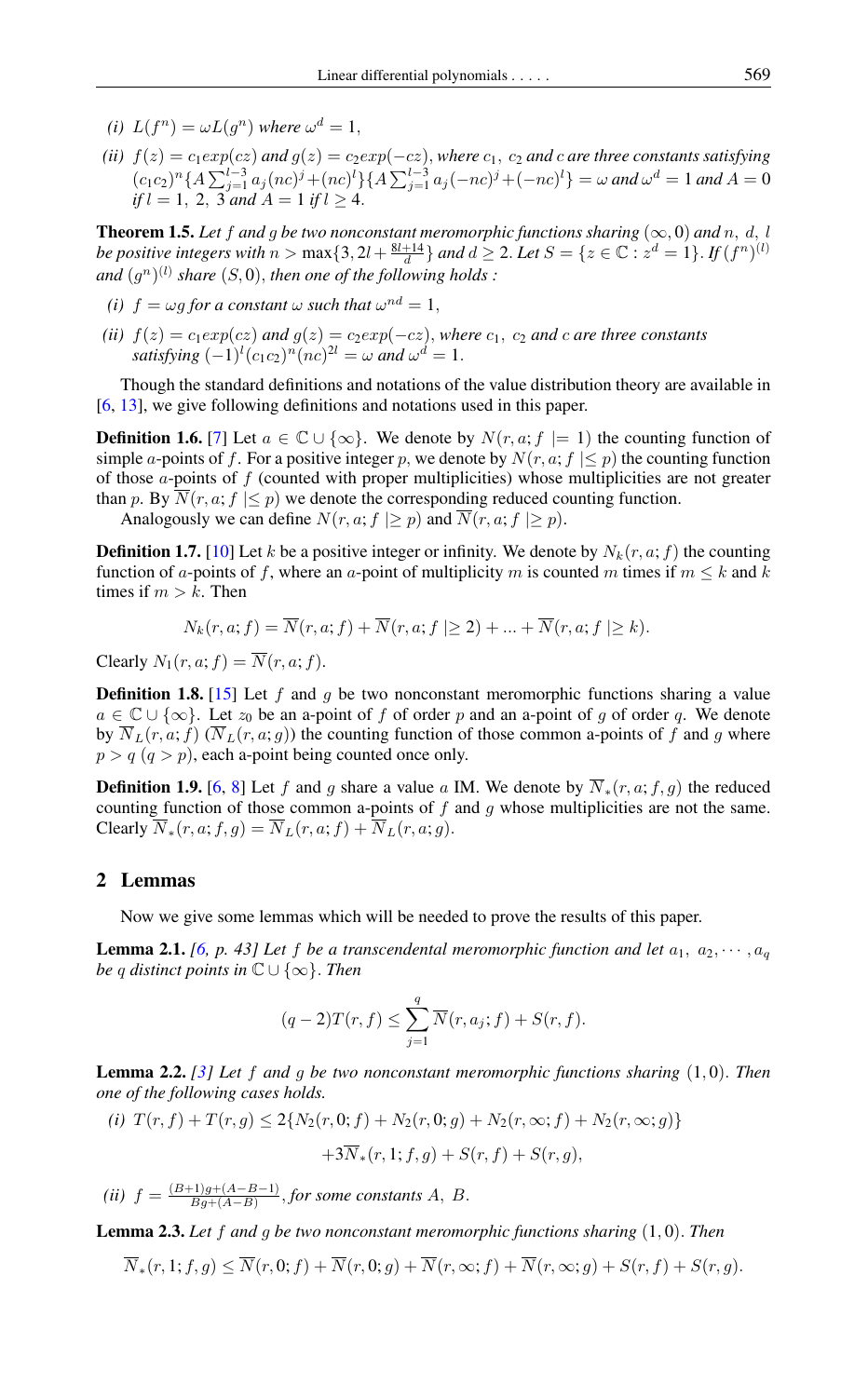*Proof.* The results follows from Lemma 8 of [\[14\]](#page-7-15) and Definition [1.9.](#page-2-0)

<span id="page-3-1"></span>Lemma 2.4. *[\[6,](#page-7-1) p. 55] Let* h *be a nonconstant meromorphic function. Then*

$$
T(r, L(h)) = (l + 1)T(r, h) + S(r, h).
$$

<span id="page-3-4"></span>Lemma 2.5. *[\[11\]](#page-7-9) Let* f *be a nonconstant meromorphic function and* n, l *be two positive integers with*  $n > 2l$ *. Then* 

(i) 
$$
(n-2l)T(r, f) + lN(r, \infty; f) + N\left(r, \frac{f^{n-l}}{L(f^n)}\right) \leq T(r, L(f^n)) + S(r, f),
$$
  
\n(ii)  $N\left(r, \frac{f^{n-l}}{L(f^n)}\right) \leq lN(r, 0; f) + l\overline{N}(r, \infty; f) + S(r, f).$ 

<span id="page-3-2"></span>Lemma 2.6. *[\[11\]](#page-7-9) Let* f *be a nonconstant meromorphic function and* n, l *be two positive integers with*  $n \geq l + 1$ *. Then* 

$$
T(r, f) \le T(r, L(f^n)) + S(r, f).
$$

<span id="page-3-5"></span>**Lemma 2.7.** *[\[11\]](#page-7-9)* Let f and g be two nonconstant meromorphgic functions sharing  $(\infty, 0)$  and *such that*  $L(f^n)L(g^n) = \omega$ , *where*  $\omega$  *is a nonzero constant and*  $n \geq l + 1$ . *Then* 

$$
f(z) = c_1 \exp(cz) \text{ and } g(z) = c_2 \exp(-cz),
$$

*where*  $c_1$ ,  $c_2$  *and*  $c$  *are three constants satisfying* 

$$
(c_1c_2)^n\{A\sum_{j=1}^{l-3}a_j(nc)^j + (nc)^l\}\{A\sum_{j=1}^{l-3}a_j(-nc)^j + (-nc)^l\} = \omega,
$$

*with*  $A = 0$  *if*  $l = 1, 2, 3$  *and*  $A = 1$  *if*  $l \ge 4$ .

<span id="page-3-0"></span>Lemma 2.8. *[\[11\]](#page-7-9) Let* f *be a nonconstant meromorphic function and* n, l *be two positive integers with*  $n \geq l + 2$ . *If*  $a \in \mathbb{C} - \{0\}$ , *then* 

$$
\frac{n-l-2}{n+l}T(r,f) \le \overline{N}\left(r,\frac{1}{L(f^n)-a}\right) + S(r,f).
$$

## 3 PROOF OF THE THEOREMS

*Proof of Theorem [1.4.](#page-1-0)* Let  $F = \{L(f^n)\}^d$  and  $G = \{L(g^n)\}^d$ . Also let S be the set given by  $\{z \in \mathbb{C} : z^d = 1\}$  and  $\mu_i$ ,  $i = 1, 2, \dots, d$  are roots of  $z^d = 1$ . We define

$$
E_0({L(f^n)}^d, 1) = \bigcup_{i=1}^d E_0(L(f^n), \mu_i)
$$
 and  $E_0({L(g^n)}^d, 1) = \bigcup_{i=1}^d E_0(L(g^n), \mu_i)$ .

From Lemma [2.8](#page-3-0) we can see that  $E_0(\lbrace L(f^n) \rbrace^d, 1)$  and  $E_0(\lbrace L(g^n) \rbrace^d, 1)$  are non empty. Since  $L(f^n)$  and  $L(g^n)$  share  $(S, 0)$ , we get F and G share  $(1, 0)$ . From Lemma [2.2](#page-2-1) we now consider the following two cases:

## Case 1. Let

<span id="page-3-3"></span>
$$
T(r, F) + T(r, G) \leq 2\{N_2(r, 0; F) + N_2(r, 0; G) + N_2(r, \infty; F) + N_2(r, \infty; G)\}
$$
  
+ 
$$
3\overline{N}_*(r, 1; F, G) + S(r, F) + S(r, G)
$$
 (3.1)

Since  $d \geq 2$ , we get

$$
N_2(r, \infty; F) = 2\overline{N}(r, \infty; F) = 2\overline{N}(r, \infty; f)
$$
  
and 
$$
N_2(r, \infty; G) = 2\overline{N}(r, \infty; G) = 2\overline{N}(r, \infty; g);
$$
 (3.2)

$$
N_2(r, 0; F) = 2\overline{N}(r, 0; F) \text{ and } N_2(r, 0; G) = 2\overline{N}(r, 0; G). \tag{3.3}
$$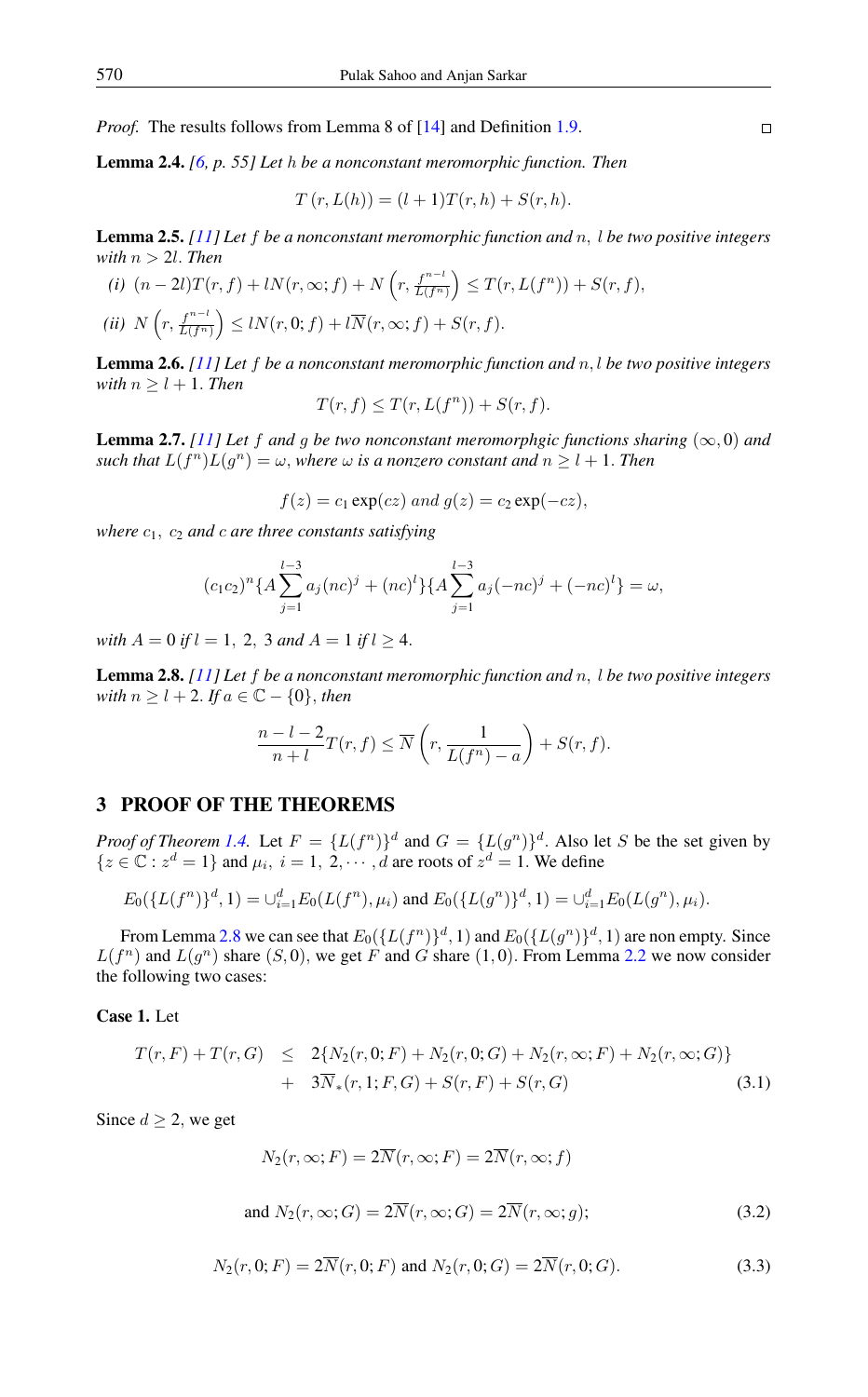From Lemma [2.3](#page-2-2) we get,

$$
\overline{N}_*(r, 1; F, G) \leq \overline{N}(r, 0; F) + \overline{N}(r, 0; G) + \overline{N}(r, \infty; F) + \overline{N}(r, \infty; G) \n+ S(r, F) + S(r, G).
$$
\n(3.4)

Now

<span id="page-4-4"></span>
$$
\overline{N}(r,0;F) = \overline{N}(r,0;L(f^n)) \leq \overline{N}\left(r,\frac{f^{n-l}}{L(f^n)}\right) + \overline{N}(r,0;f^{n-l})
$$

$$
= \overline{N}\left(r,\frac{f^{n-l}}{L(f^n)}\right) + \overline{N}(r,0;f) \tag{3.5}
$$

Similarly,

<span id="page-4-5"></span>
$$
\overline{N}(r,0;G) \leq \overline{N}\left(r, \frac{g^{n-l}}{L(g^n)}\right) + \overline{N}(r,0;g). \tag{3.6}
$$

From Lemmas [2.4](#page-3-1) and [2.6](#page-3-2) we get,

<span id="page-4-0"></span>
$$
S(r, F) = S(r, L(f^n)) = S(r, f) \text{ and } S(r, G) = S(r, L(g^n)) = S(r, g). \tag{3.7}
$$

Combining  $(3.1)$  -  $(3.7)$  we get,

<span id="page-4-1"></span>
$$
T(r, F) + T(r, G) \leq 7\{\overline{N}(r, \infty; f) + \overline{N}(r, \infty; g) + \overline{N}(r, 0; f) + \overline{N}(r, 0; g)\}
$$
  
+  $7\left\{\overline{N}\left(r, \frac{f^{n-l}}{L(f^n)}\right) + \overline{N}\left(r, \frac{g^{n-l}}{L(g^n)}\right)\right\} + S(r, f) + S(r, g). \quad (3.8)$ 

For  $n > 2l$  and  $d \ge 2$ , using (1) of Lemma [2.5,](#page-3-4) we get from [\(3.8\)](#page-4-1)

<span id="page-4-2"></span>
$$
d(n-2l)\lbrace T(r,f) + T(r,g)\rbrace \leq 7\lbrace \overline{N}(r,\infty;f) + \overline{N}(r,\infty;g) + \overline{N}(r,0;f) + \overline{N}(r,0;g)\rbrace
$$
  
+  $7\Biggl\lbrace \overline{N}\left(r,\frac{f^{n-l}}{L(f^n)}\right) + \overline{N}\left(r,\frac{g^{n-l}}{L(g^n)}\right) \Biggr\rbrace$   
-  $d\Biggl\lbrace N\left(r,\frac{f^{n-l}}{L(f^n)}\right) + N\left(r,\frac{g^{n-l}}{L(g^n)}\right) \Biggr\rbrace$   
-  $dl\{N(r,\infty;f) + N(r,\infty;g)\} + S(r,f) + S(r,g)$   
 $\leq 7\lbrace \overline{N}(r,\infty;f) + \overline{N}(r,\infty;g) + \overline{N}(r,0;f) + \overline{N}(r,0;g)\rbrace$   
+  $5\Biggl\lbrace \overline{N}\left(r,\frac{f^{n-l}}{L(f^n)}\right) + \overline{N}\left(r,\frac{g^{n-l}}{L(g^n)}\right) \Biggr\rbrace$   
-  $dl\{N(r,\infty;f) + N(r,\infty;g)\} + S(r,f) + S(r,g)$  (3.9)

Now using (2) of Lemma [2.5,](#page-3-4) from [\(3.9\)](#page-4-2) we get,

$$
d(n-2l)\{T(r,f) + T(r,g)\} \leq 7\{\overline{N}(r,\infty;f) + \overline{N}(r,\infty;g) + \overline{N}(r,0;f) + \overline{N}(r,0;g)\}+ 5l\{\overline{N}(r,\infty;f) + \overline{N}(r,\infty;g) + N(r,0;f) + N(r,0;g)\}- dl\{N(r,\infty;f) + N(r,\infty;g)\} + S(r,f) + S(r,g)\leq (7+3l)\{\overline{N}(r,\infty;f) + \overline{N}(r,\infty;g)\}+ (7+5l)\{N(r,0;f) + N(r,0;g)\} + S(r,f) + S(r,g)\leq (14+8l)\{T(r,f) + T(r,g)\} + S(r,f) + S(r,g).
$$

Therefore  $n \leq 2l + \frac{8l+14}{d}$ . This is a contradiction with the assumption that  $n > 2l + \frac{8l+14}{d}$ .

Case 2. Let

<span id="page-4-3"></span>
$$
F = \frac{(B+1)G + (A - B - 1)}{BG + (A - B)}.
$$
\n(3.10)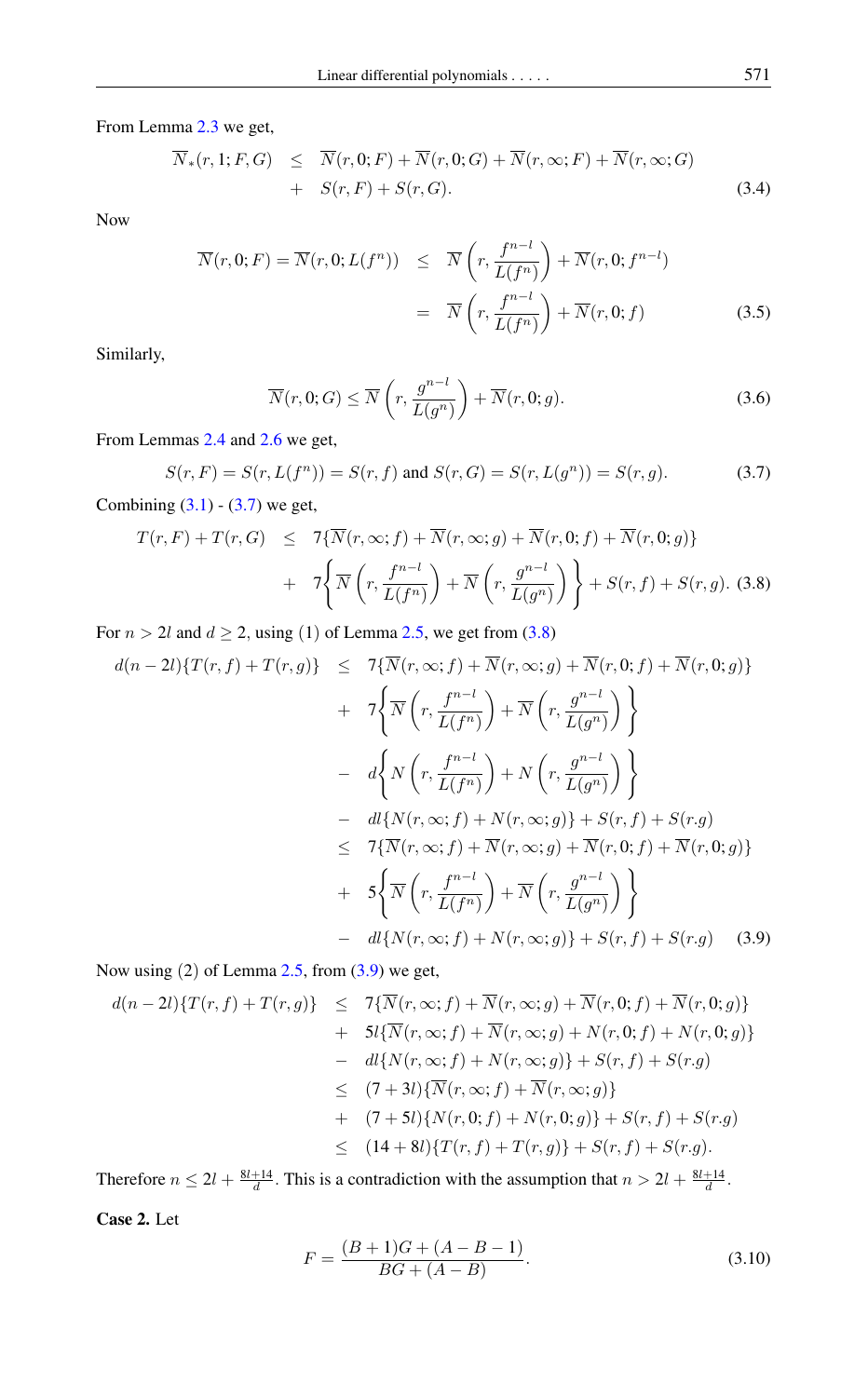Now we consider the following two subcases.

**Subcase 2.1.** Let  $A = B \neq 0$ . Then from [\(3.10\)](#page-4-3) we get,

<span id="page-5-0"></span>
$$
\frac{1}{F-1} = \frac{BG}{G-1}.
$$
\n(3.11)

.

If  $B = -1$ , then from [\(3.11\)](#page-5-0) we get  $F.G = 1$ , i.e.,  $L(f^n)L(g^n) = \alpha$ , where  $\alpha$  is a constant such that  $\alpha^d = 1$ . Then for  $n \geq l + 1$  from Lemma [2.7](#page-3-5) we get  $f(z) = c_1 exp(cz)$  and  $g(z) =$  $c_2exp(-cz)$ , where  $c_1$ ,  $c_2$  and c are three constants satisfying

$$
(c_1c_2)^n\{A\sum_{j=1}^{l-3}a_j(nc)^j + (nc)^l\}\{A\sum_{j=1}^{l-3}a_j(-nc)^j + (-nc)^l\} = \omega
$$

where  $\omega^d = 1$ ,  $A = 0$  if  $l = 1$ , 2, 3 and  $A = 1$  if  $l \ge 4$ .

If  $B \neq -1$ , then from [\(3.11\)](#page-5-0) we get

$$
\frac{1}{F} = \frac{BG}{(B+1)G-1} \text{ and } G = \frac{-1}{BF - (B+1)}
$$

Therefore,

<span id="page-5-1"></span>
$$
\overline{N}(r,0;F) = \overline{N}\left(r, \frac{1}{B+1}; G\right) \text{ and } \overline{N}(r,\infty;G) = \overline{N}\left(r, \frac{B+1}{B}; F\right). \tag{3.12}
$$

Using  $(3.12)$  and from the second fundamental theorem of Nevanlinna we get,

<span id="page-5-2"></span>
$$
T(r, F) \leq \overline{N}(r, 0; F) + \overline{N}\left(r, \frac{B+1}{B}; F\right) + \overline{N}(r, \infty; F) + S(r, F)
$$
  
=  $\overline{N}(r, 0; F) + \overline{N}(r, \infty; G) + \overline{N}(r, \infty; F) + S(r, F)$  (3.13)

and

<span id="page-5-3"></span>
$$
T(r, G) \leq \overline{N}(r, 0; G) + \overline{N}\left(r, \frac{1}{B+1}; G\right) + \overline{N}(r, \infty; G) + S(r, G)
$$
  
= 
$$
\overline{N}(r, 0; G) + \overline{N}(r, 0; F) + \overline{N}(r, \infty; G) + S(r, G).
$$
 (3.14)

Combining  $(3.13)$  and  $(3.14)$ , we obtain

<span id="page-5-4"></span>
$$
T(r, F) + T(r, G) \leq 2\overline{N}(r, 0; F) + \overline{N}(r, 0; G) + \overline{N}(r, \infty; F) + 2\overline{N}(r, \infty; G) + S(r, F) + S(r, G).
$$
\n(3.15)

Now since  $\overline{N}(r, \infty; F) = \overline{N}(r, \infty; f)$  and  $\overline{N}(r, \infty; G) = \overline{N}(r, \infty; g)$ , using [\(3.5\)](#page-4-4), [\(3.6\)](#page-4-5), [\(3.7\)](#page-4-0) and [\(3.15\)](#page-5-4) we get,

<span id="page-5-5"></span>
$$
T(r,F) + T(r,G) \leq \left\{ 2\overline{N} \left( r, \frac{f^{n-l}}{L(f^n)} \right) + \overline{N} \left( r, \frac{g^{n-l}}{L(g^n)} \right) \right\} + \left\{ 2\overline{N}(r,0;f) + \overline{N}(r,0;g) \right\} + \left\{ \overline{N}(r,\infty;f) + 2\overline{N}(r,\infty;g) \right\} + S(r,f) + S(r,g).
$$
(3.16)

For  $n > 2l$  and  $d > 2$ , using (1) of Lemma [2.5](#page-3-4) we get from [\(3.16\)](#page-5-5)  $d(n-2l)\{T(r, f) + T(r, g)\} \leq {\overline{N}(r, \infty; f) + 2\overline{N}(r, \infty; g)} - d\{N(r, \infty; f) + N(r, \infty; g)\}$ +  $\sqrt{ }$  $2\overline{N}\left(r,\frac{f^{n-l}}{I(f_n)}\right)$  $L(f^n)$  $\Big) - dN \left( r, \frac{f^{n-l}}{f(r)} \right)$  $L(f^n)$  $\setminus$ +  $\sqrt{ }$  $\overline{N}\left(r,\frac{g^{n-l}}{I(n)}\right)$  $L(g^n)$  $\Big) - dN \left( r, \frac{g^{n-l}}{L(n)} \right)$  $L(g^n)$  $\setminus$ +  ${2\overline{N}(r,0; f) + \overline{N}(r,0; g)} + S(r, f) + S(r, g)}$  $\leq 2\overline{N}(r,0; f) + \overline{N}(r,0; g) + S(r, f) + S(r, g)$  $\leq 2T(r, f) + T(r, g) + S(r, f) + S(r, g).$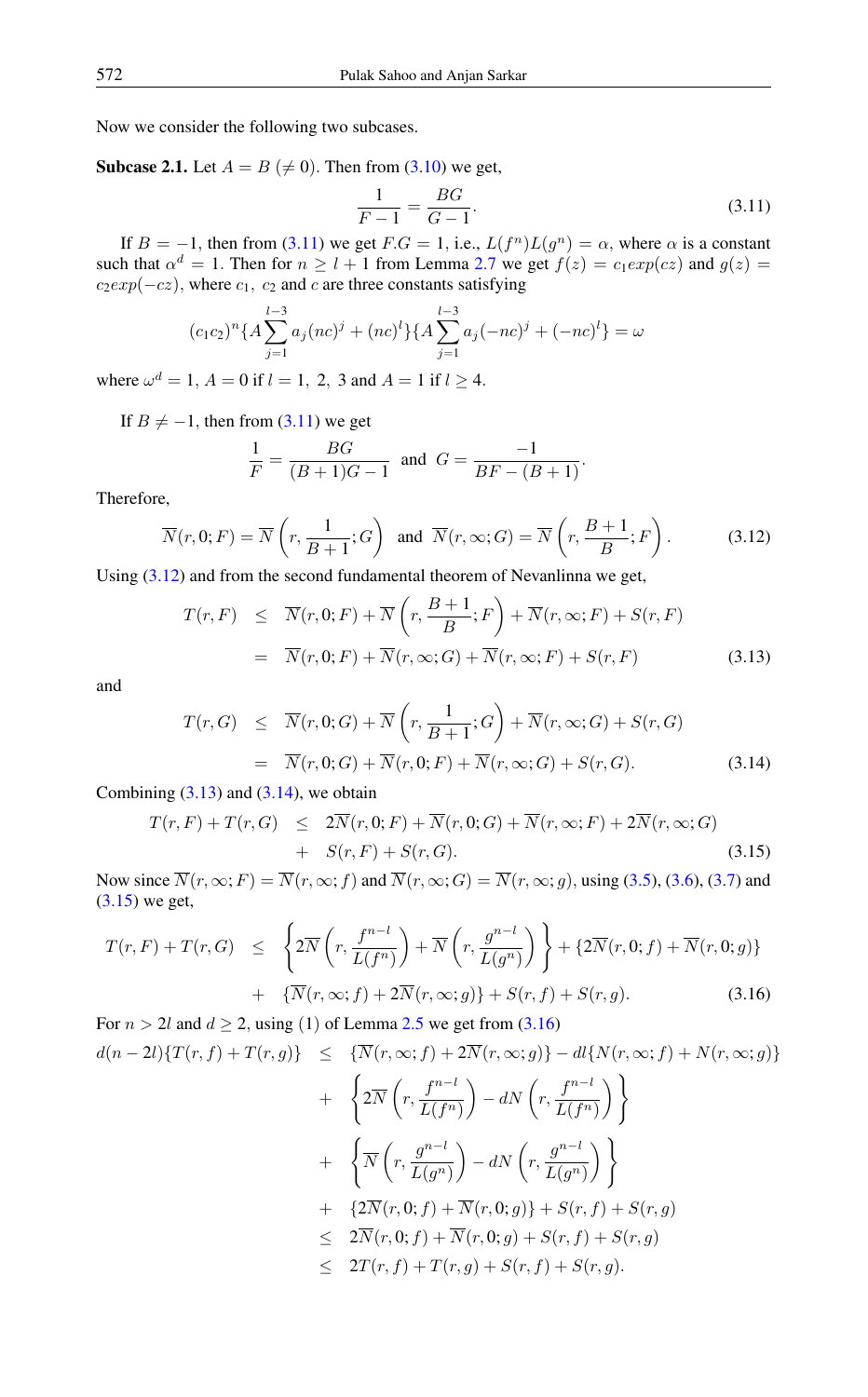Therefore  $n \leq 2l + \frac{2}{d}$ . This is a contradiction with the assumption that  $n > 2l + \frac{8l+14}{d}$ .

## Subcase 2.2. Let  $A \neq B$ .

If  $B \neq 0$ , then from [\(3.10\)](#page-4-3) we get  $\overline{N}(r, \infty; F) = \overline{N}(r, \frac{B-A}{B}; G)$ . Also from (3.10) we can write  $(B-A)F + (A - B - 1)$ 

$$
G = \frac{(B - A)F + (A - B - 1)}{BF - (B + 1)}.
$$

From this it follows that  $\overline{N}(r, \infty; G) = \overline{N}(r, \frac{B+1}{B}; F)$ . Therefore from the second fundamental theorem of Nevanlinna we get,

<span id="page-6-0"></span>
$$
T(r, F) \leq \overline{N}(r, 0, F) + \overline{N}\left(r, \frac{B+1}{B}; F\right) + \overline{N}(r, \infty; F) + S(r, F)
$$
  
=  $\overline{N}(r, 0, F) + \overline{N}(r, \infty; G) + \overline{N}(r, \infty; F) + S(r, F)$  (3.17)

and

<span id="page-6-1"></span>
$$
T(r, G) \leq \overline{N}(r, 0, G) + \overline{N}\left(r, \frac{B-A}{B}; G\right) + \overline{N}(r, \infty; G) + S(r, G)
$$
  
= 
$$
\overline{N}(r, 0, G) + \overline{N}(r, \infty; F) + \overline{N}(r, \infty; G) + S(r, G).
$$
 (3.18)

Combining  $(3.17)$  and  $(3.18)$  we get,

<span id="page-6-2"></span>
$$
T(r, F) + T(r, G) \leq {\overline{N}(r, 0, F) + \overline{N}(r, 0, G)} + 2{\overline{N}(r, \infty; F) + \overline{N}(r, \infty; G)}
$$
  
+ 
$$
S(r, F) + S(r, G).
$$
 (3.19)

Since  $\overline{N}(r, \infty; F) = \overline{N}(r, \infty; f)$  and  $\overline{N}(r, \infty; G) = \overline{N}(r, \infty; g)$ , using [\(3.5\)](#page-4-4), [\(3.6\)](#page-4-5), [\(3.7\)](#page-4-0) and [\(3.19\)](#page-6-2) we get,

<span id="page-6-3"></span>
$$
T(r, F) + T(r, G) \leq \left\{ \overline{N}\left(r, \frac{f^{n-l}}{L(f^n)}\right) + \overline{N}\left(r, \frac{g^{n-l}}{L(g^n)}\right) \right\} + \left\{ \overline{N}(r, 0; f) + \overline{N}(r, 0; g) \right\} + 2\{\overline{N}(r, \infty; f) + \overline{N}(r, \infty; g) \} + S(r, f) + S(r, g).
$$
 (3.20)

For  $n > 2l$  and  $d \ge 2$ , using (1) of Lemma [2.5,](#page-3-4) we get from [\(3.20\)](#page-6-3)

$$
d(n-2l)\{T(r,f)+T(r,g)\}\leq 2\{\overline{N}(r,\infty;f)+\overline{N}(r,\infty;g)\}-dl\{N(r,\infty;f)+N(r,\infty;g)\}+\sqrt{\frac{1}{N}\left(r,\frac{f^{n-l}}{L(f^n)}\right)+\overline{N}\left(r,\frac{g^{n-l}}{L(g^n)}\right)}-\sqrt{d}\left\{N\left(r,\frac{f^{n-l}}{L(f^n)}\right)+N\left(r,\frac{g^{n-l}}{L(g^n)}\right)\right\}+\sqrt{\overline{N}(r,0;f)+\overline{N}(r,0;g)\}+S(r,f)+S(r,g)\leq \overline{N}(r,0;f)+\overline{N}(r,0;g)+S(r,f)+S(r,g)\leq T(r,f)+T(r,g)+S(r,f)+S(r,g).
$$

Therefore  $n \leq 2l + \frac{1}{d}$ . This is a contradiction with the assumption  $n > 2l + \frac{8l+14}{d}$ .

If  $B = 0$ , then from  $(3.10)$  we get,

<span id="page-6-5"></span>
$$
AF = G + (A - 1) \text{ and } G = AF - (A - 1). \tag{3.21}
$$

If  $A \neq 1$ , then  $\overline{N}(r, 0; F) = \overline{N}(r, 1 - A; G)$  and  $\overline{N}(r, 0; G) = \overline{N}(r, \frac{A-1}{A}; F)$ . Proceeding as above and using Nevanlinna second fundamental theorem we get,

<span id="page-6-4"></span>
$$
T(r,F) + T(r,G) \leq 2\{\overline{N}(r,0,F) + \overline{N}(r,0,G)\} + \{\overline{N}(r,\infty;F) + \overline{N}(r,\infty;G)\}
$$
  
+ 
$$
S(r,F) + S(r,G).
$$
 (3.22)